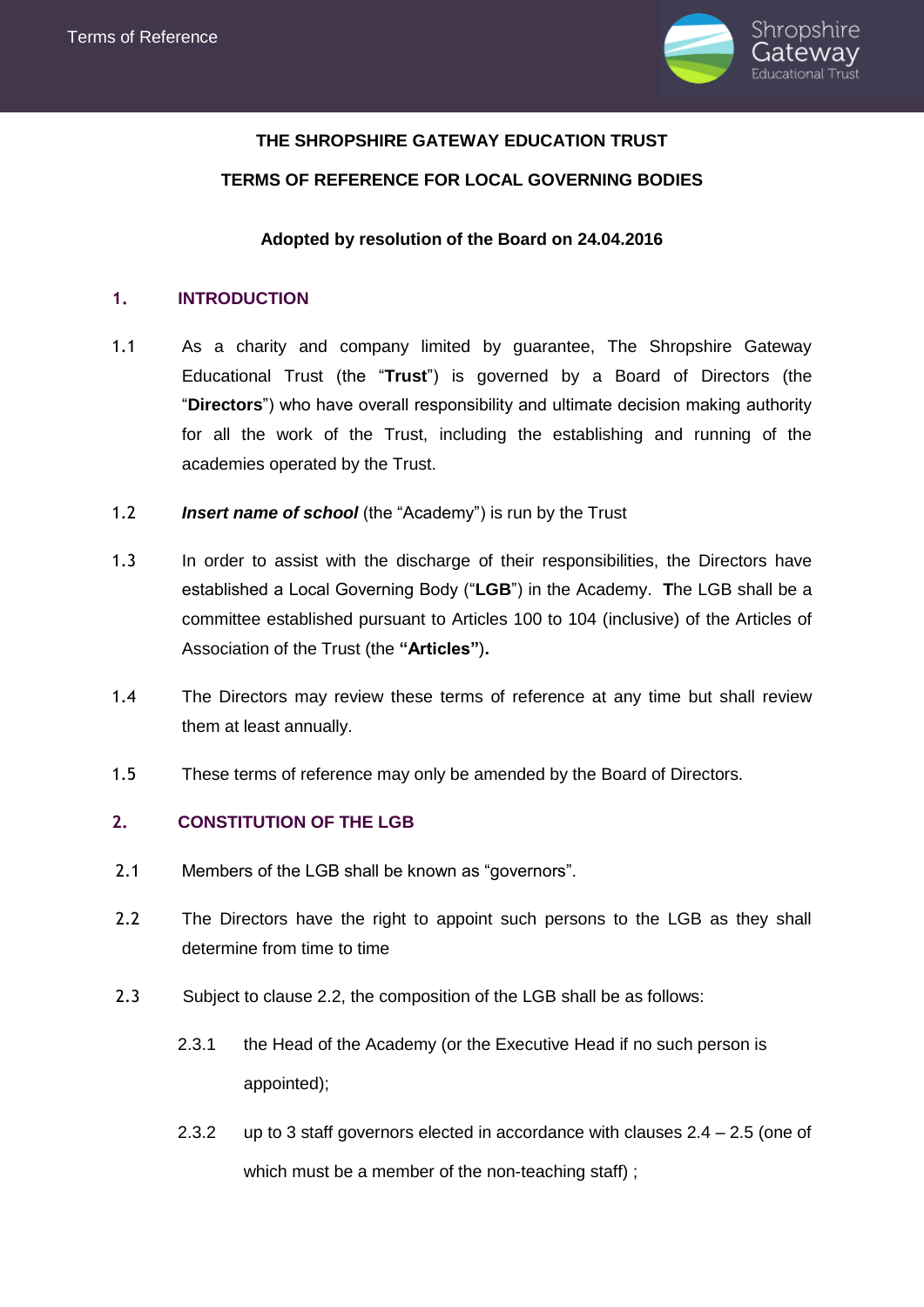

- 2.3.3 up to 6 parent governors elected in accordance with clauses 2.6 2.10 ; and
- 2.3.4 up to 6 community governors appointed by the Directors in accordance with clauses  $2.11 - 2.12$ .

### **Appointment of Governors**

### Staff Governors

- 2.4 The Directors shall invite nominations from all staff employed under a contract of employment or a contact for services or otherwise engaged to provide services to the Academy and, where there are any contested posts, shall hold an election by a secret ballot of the members of staff.
- 2.5 All arrangements for the calling and the conduct of the election and resolution of questions as to whether any person is an eligible candidate shall be determined by the Directors. The Directors may delegate the running of the election to the LGB.

#### Parent Governors

- 2.6 Parent governors of the LGB shall be elected by parents of registered pupils at the Academy. He or she must be a parent of, or have parental responsibility for, a pupil at the Academy at the time when he or she is elected.
- 2.7 The Directors shall make all necessary arrangements for, and determine all other matters relating to, an election of the parent governors. The Directors may delegate the running of the election to the LGB.
- 2.8 Where a vacancy for a parent governor is required to be filled by election, the Directors shall take such steps as are reasonably practical to secure that every person who is known to them to be a parent or carer of a registered pupil at the Academy is informed of the vacancy and that it is required to be filled by election, informed that he is entitled to stand as a candidate, and vote at the election and given an opportunity to do so.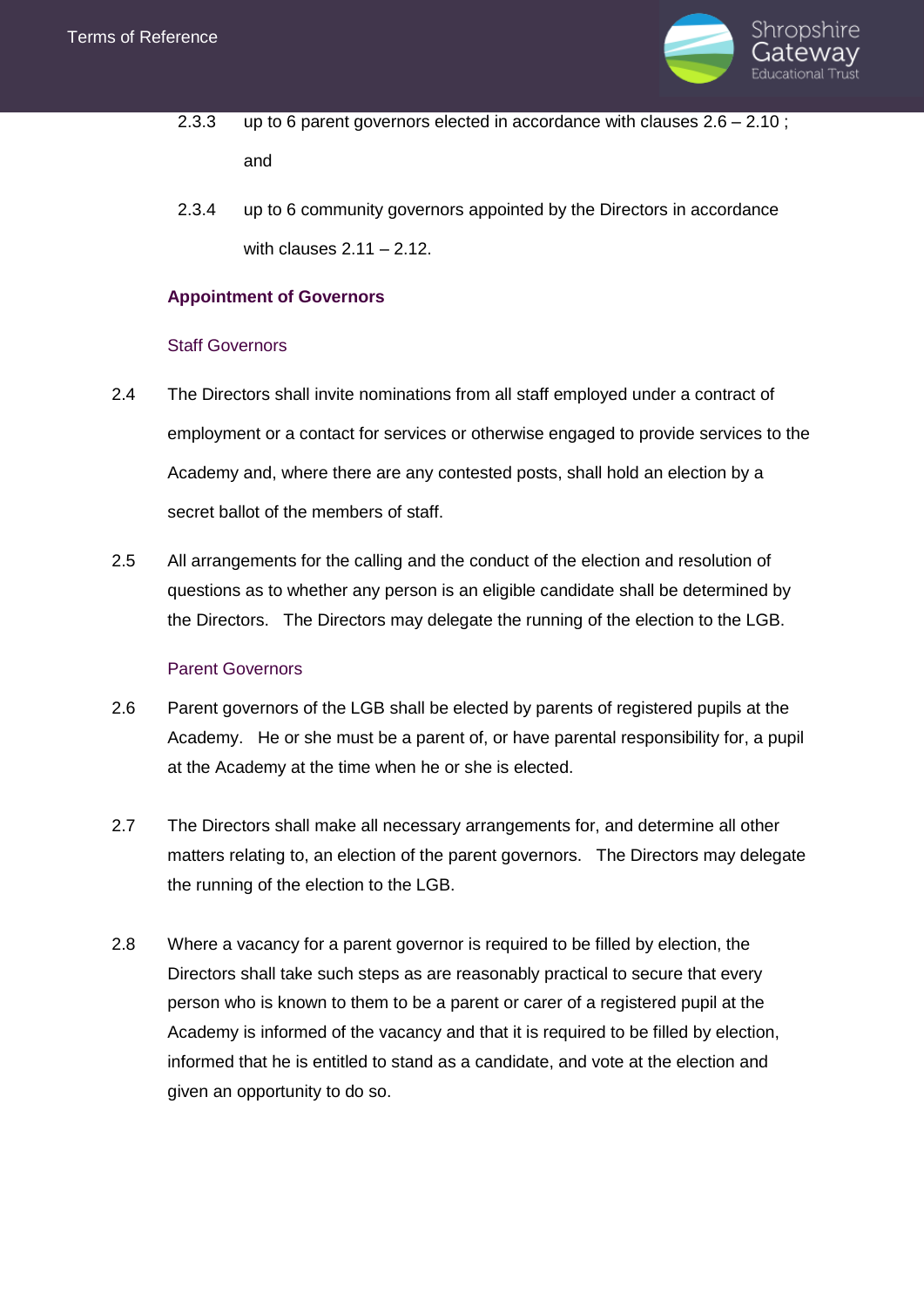

- 2.9 Any election of persons who are to be the parent governors which is contested shall be held by secret ballot of the parents or carers of a registered pupil at the Academy. The arrangements made for the election of the parent governors shall provide for every person who is entitled to vote in the election to have an opportunity to do so by post or, if he prefers, by having his ballot paper returned to the Academy by a registered pupil at the Academy.
- 2.10 Where the number of parents standing for election is less than the number of vacancies, the Directors may appoint a person who is the parent of a registered pupil at the Academy or, where it is not reasonably practical to do so, a person who is the parent of a registered pupil of another Academy run by the Trust, subject to final approval by the LGB.

# Community governors

- 2.11 Community governors of the LGB shall be appointed by the Directors. He or she must be :
	- a) a person who lives or works in the community served by the Academy ; or
	- b) a person who, in the opinion of the Directors, is committed to the governance and success of the Academy.

Such appointment to be ratified by the LGB prior to appointment.

### **Term of Office**

- 2.12 The term of office for any governor shall be 4 years, save the Executive Headteacher for the Trust and Headteacher of the Academy who shall remain a governor until he or she ceases to work at the Academy.
- 2.13 Subject to remaining eligible to be a particular type of governor, any person may be re-appointed or re-elected to the LGB, subject to there being a suitable vacancy.

### **Resignation and removal**

- 2.14 A person serving on the LGB shall cease to hold office if:
	- a) He or she resigns his office by giving notice in writing to the clerk of the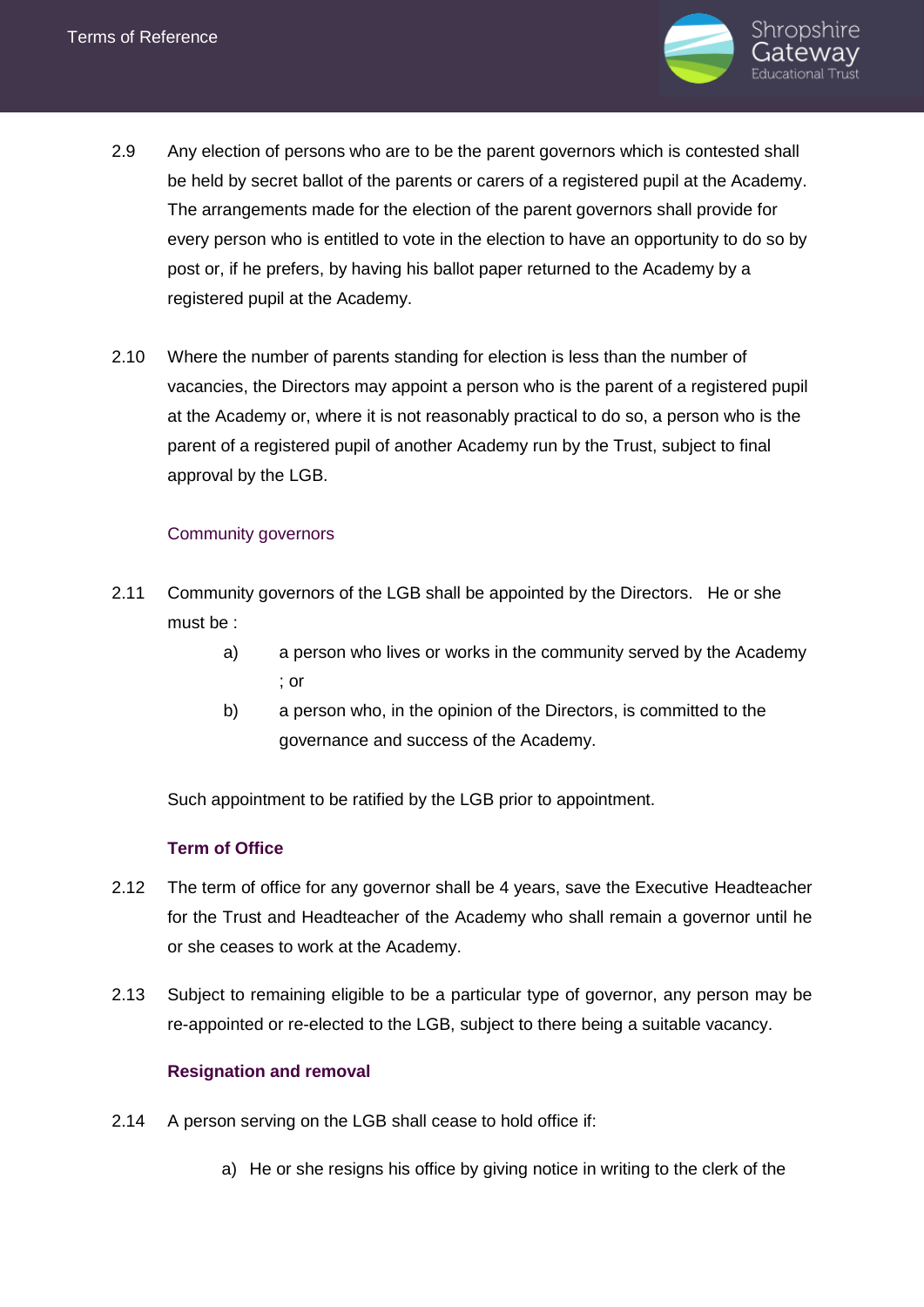

#### LGB;

- b) in the case of the Principal/Head of School or a staff governor they cease to work at the Academy;
- c) the Directors terminate the appointment of a governor whose presence or conduct is deemed by the Directors, at their sole discretion, not to be in the best interests of the Trust or the Academy.
- 2.15 For the avoidance of doubt, a parent governor shall not automatically cease to hold office solely by reason of their child ceasing to be a pupil at the Academy but shall continue until the end of their term of appointment.

# **Disqualification of governors of the LGB**

2.16 A person shall be disqualified from serving on the LGB if he or she would not be able to serve as a Director in accordance with Articles 68-80 of the Articles.

# **Appointment and removal of Chair and Vice Chair**

- 2.17 The Chair and Vice Chair of the LGB shall be appointed by the LGB.
- 2.18 The term of office of the Chair and Vice Chair shall be 1 year. The election process shall take place at the last LGB meeting of the Academy year in July each year. Subject to remaining eligible to be a governor, any governor may be re-appointed as Chair or Vice Chair of the LGB.
- 2.19 The Chair and Vice Chair may at any time resign his office by giving notice in writing to the Directors and the LGB. The Chair or Vice Chair shall cease to hold office if:
	- a) he or she ceases to serve on the LGB;
	- b) he or she is employed by the Trust whether or not at the Academy; or
	- c) in the case of the Vice Chair, he or she is appointed to fill the office of the Chair.
- 2.20 Where the Chair is absent from any meeting or there is at the time a vacancy in the office of the Chair, the Vice Chair shall act as the Chair for the purposes of the meeting. Where the Vice Chair is also absent from the meeting or there is at the time a vacancy in the office of Vice Chair, the governors of the LGB shall elect one of their number to act as Chair for the purposes of that meeting.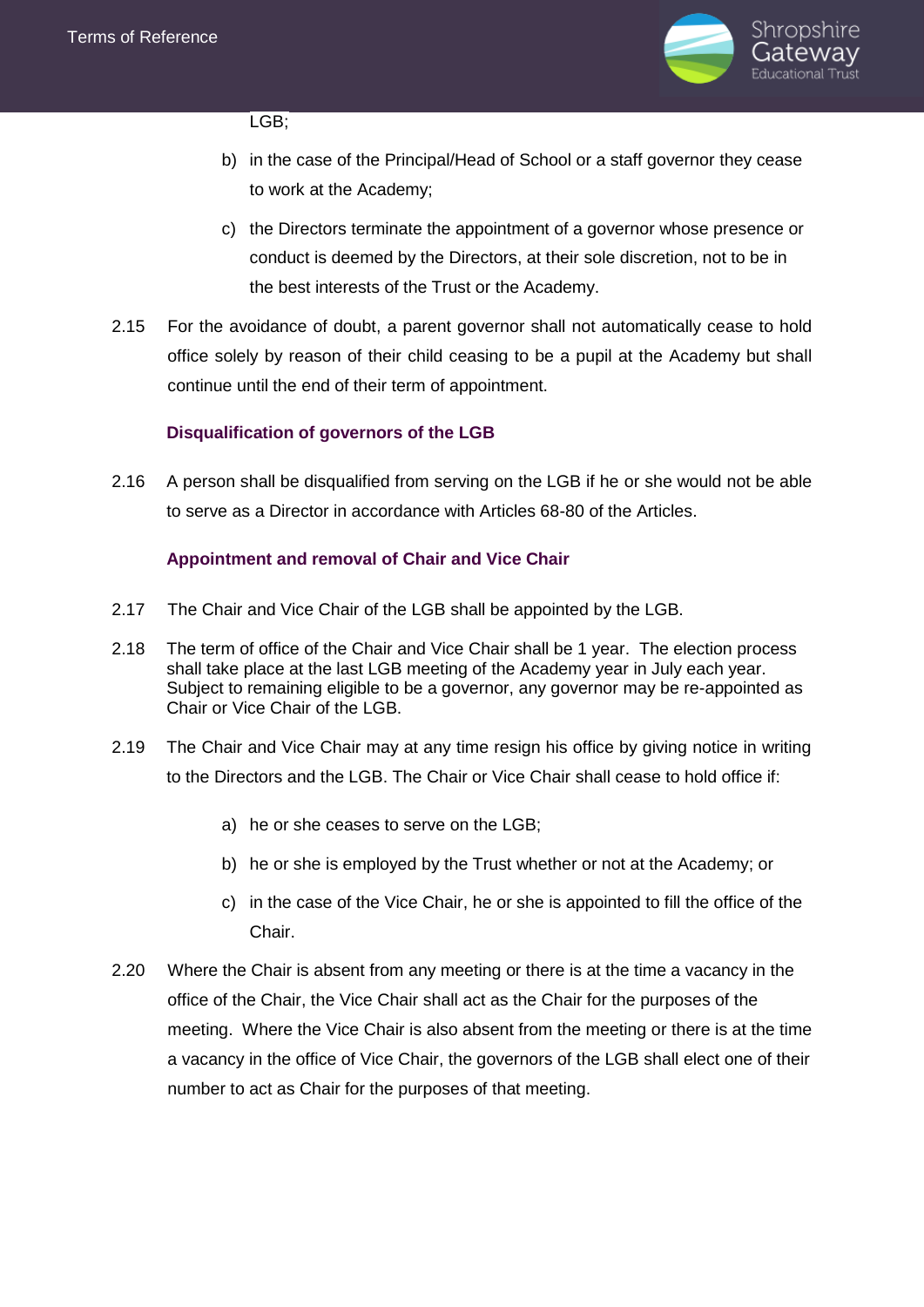

# **Committees**

- 2.21 Subject to the prior agreement of the Directors, the LGB may establish temporary subcommittees who may include individuals who are not members of the LGB, provided that such individuals are in a minority.
- 2.22 The LGB may delegate to a subcommittee or any person serving on the LGB, subcommittee, the Headteacher or Head of School (as applicable) or any other holder of an executive office, such of their powers or functions as they consider desirable. Any such delegation may be made subject to any conditions either the Directors or the LGB may impose and may be revoked or altered. The person or subcommittee shall report to the LGB in respect of any action taken or decision made with respect to the exercise of that power or function at the meeting of the LGB immediately following the taking of the action or the making of the decision.
- 2.23 The LGB shall establish two permanent subcommittees to deal with (a) Finance and Premises and (b) Standards, Curriculum and Personnel. Each subcommittee shall be responsible to the LGB and shall report to the LGB at each full LGB meeting. Training needs for the Governors of the LGB shall be dealt with by the Standards, Curriculum and Personnel Subcommittee.

# **3. PROCEEDINGS OF THE LGB**

### **Meetings**

- 3.1 The LGB shall meet at least once in every term and shall hold such other meetings as may be necessary.
- 3.2 Meetings of the LGB shall be convened by the clerk to the LGB, who shall send the governors written notice of the meeting and a copy of the agenda at least seven clear days in advance of the meeting. Where there are matters demanding urgent consideration, the Chair or, in his or her absence, the Vice-Chair, may waive the need for seven days' notice of the meeting and substitute such notice as he or she thinks fit.
- 3.3 The convening of a meeting and the proceedings conducted thereat shall not be invalidated by reason of any individual not having received written notice of the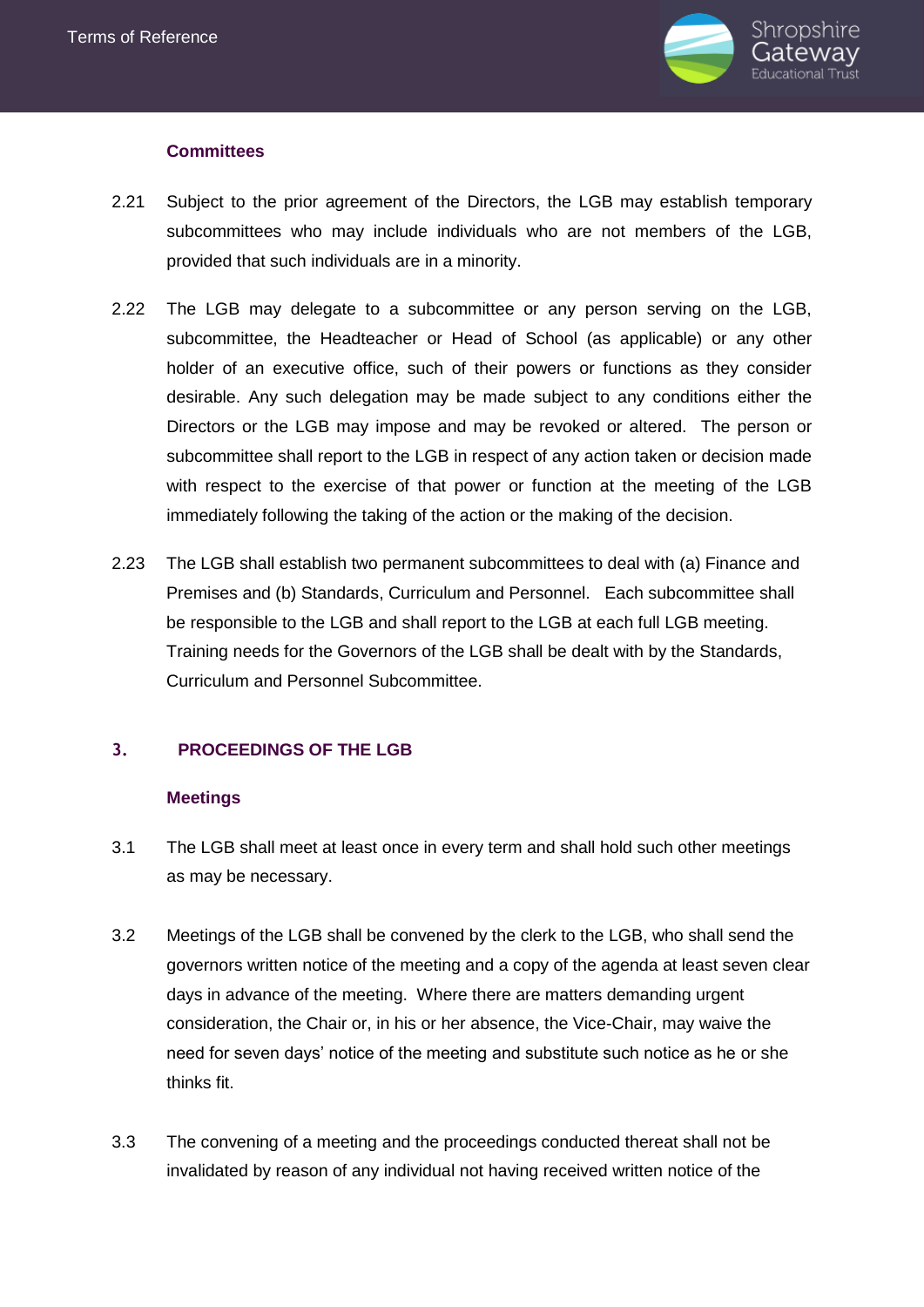

meeting or a copy of the agenda thereof or any defect in the election, appointment or nomination of any person serving on the LGB.

#### **Quorum**

3.4 The quorum for a meeting of the LGB, and any vote on any matter at such a meeting, shall be 50% of the total number of governors on the LGB or subcommittee at the date of the meeting. Of the 50% 2 shall not be staff governors.

### **Voting**

- 3.5 Every matter to be decided at a meeting of the LGB shall be determined by a majority of the votes of the governors present and entitled to vote on the matter. Every governor shall have one vote. Where there is an equal division of votes, the Chair of the meeting shall have the casting vote. A governor may not vote by proxy.
- 3.6 Any governor who is also an employee of the Trust shall withdraw from that part of any meeting of the LGB at which his remuneration, conditions of service, promotion, conduct, suspension, dismissal or retirement are to be considered.
- 3.7 A resolution in writing, signed by all the governors and returned to the Clerk in the most appropriate format shall be valid and effective as if it had been passed at a meeting of the governors duly convened and held. Such a resolution may consist of several documents in the same form, each signed by one or more of the governors.

### **Conflicts of Interest**

- 3.8 Any Governor who has or may have any direct or indirect duty or personal interest (including but not limited to any Personal Financial Interest as defined below) which conflicts or may conflict with his duties as a governor of the LGB shall disclose that fact to the LGB as soon as he becomes aware of it. A person must absent himself from any discussions of the LGB in which it is possible that a conflict will arise between his duty to act solely in the interests of the Academy and any duty or personal interest (including but not limited to any Personal Financial Interest).
- 3.9 A governor of the LGB has a Personal Financial Interest if he, or any child, stepchild, parent, grandchild, grandparent, brother, sister or spouse of the governor or any person living with the governor as his or her partner, is in the employment of the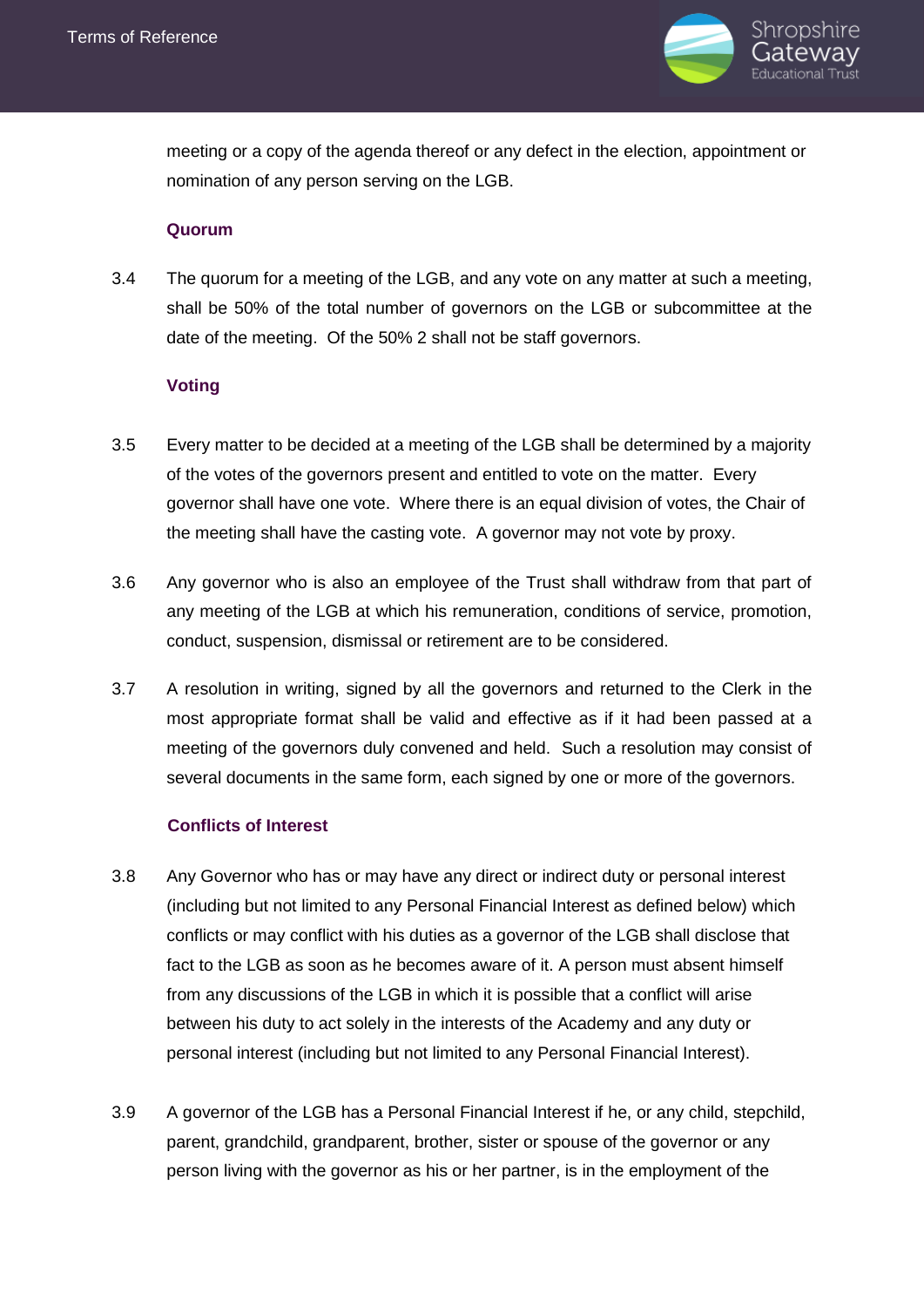

Trust or is in receipt of remuneration or the provision of any other benefit directly from the Trust or in some other way is linked to the Trust or the Academy.

### **Minutes of meetings**

- 3.10 At every meeting of the LGB the minutes of the last meeting shall be taken as the first agenda item after any apologies and, if agreed to be accurate, shall be signed as a true record.
- 3.11 The clerk to the LGB shall ensure that a copy of the agenda for every meeting of the governors, the draft minutes of every such meeting (if they have been approved by the Chair of that meeting), the signed minutes of every such meeting and any report, document or other paper considered at any such meeting are, as soon as is reasonably practicable, made available to the Board of Directors of the Trust and the Staff of the Academy.

# **4. RELATIONSHIP BETWEEN THE BOARD AND LGB**

- 4.1 The LGB shall in carrying out its role:
	- 4.1.1 promote high standards and aim to ensure that students and pupils are attending a successful school which provides them with a good education and supports their well-being;
		- 4.1.2 aim to establish that it is competent, accountable, independent and diverse that promotes best practice in governance;
		- 4.1.3 aim to ensure that its governors promote and uphold high standards of conduct, probity and ethics;
- 4.2 The Directors shall support the work of the LGB by:
	- 4.2.1 setting a clear strategic vision to allow the LGB to set and achieve its own aims and objectives within such vision;
	- 4.2.2 ensuring that systems are put in place to allow the governors to be presented with timely and good data to allow the LGB to analyse Academy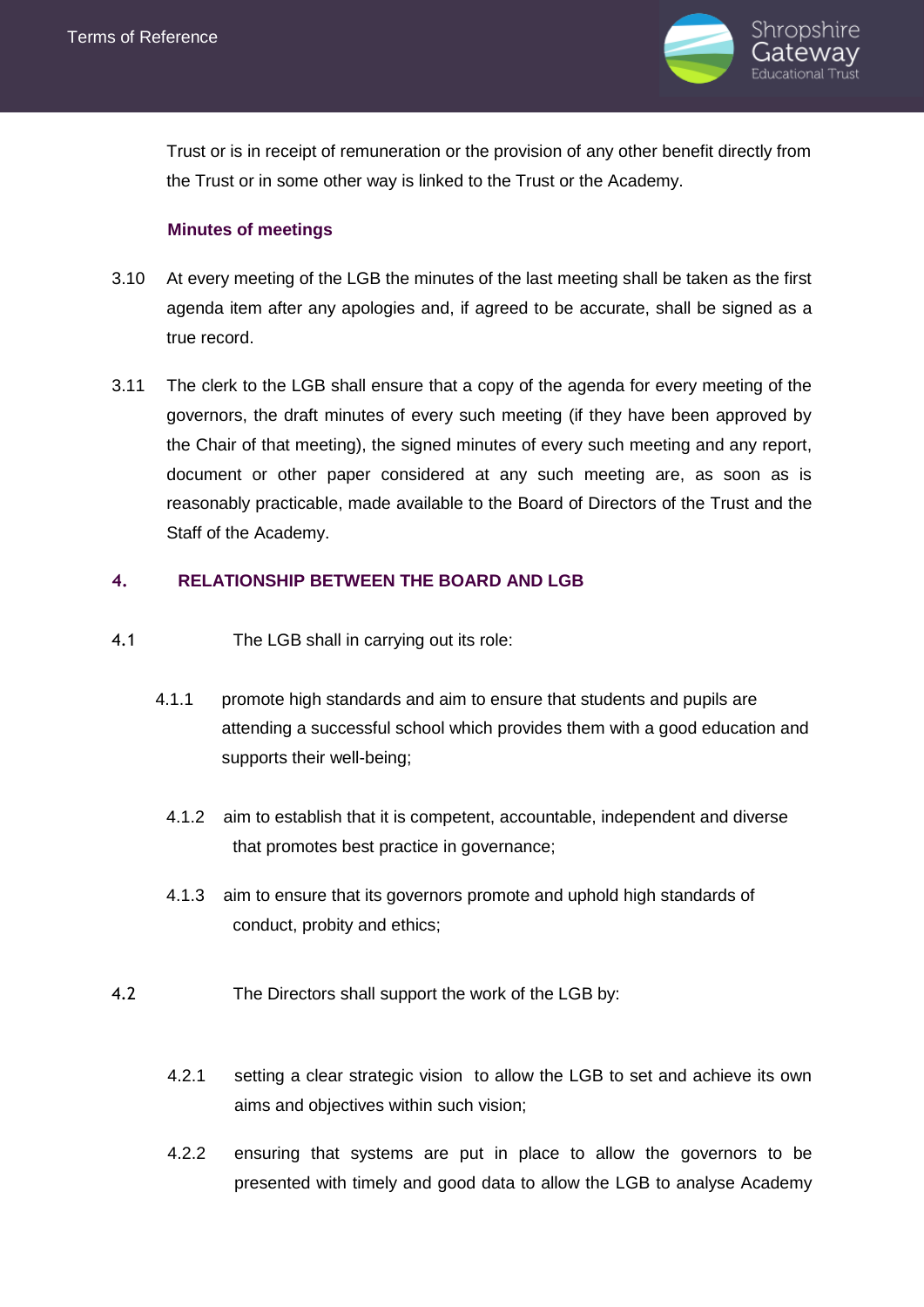

performance in order to support and challenge the Principal/Head of School and the senior leadership team of the Academy;

and

- 4.2.3 ensuring that the governors have access to high quality training.
- 4.3 Without prejudice to the Directors other rights to remove any governor and the Directors rights to amend these terms of reference at any time, where the Directors have concerns about the performance of an LGB they may amongst other actions:
	- 4.3.1 require the relevant LGB to adopt and comply with a governance action plan in such form as determined by the Directors;
	- 4.3.2 suspend or remove any or all of the matters delegated to the LGB;
	- 4.3.3 suspend or remove any or all of the governors of the relevant LGB;
- 4.4 The Directors may require a governance action where the Academy has a deficit budget (both revenue and capital) in excess of £50,000;
- 4.5 The Directors may vary the matters delegated where:
	- 4.5.1 the LGB act outside its delegated powers and limitations;
	- 4.5.2 the LGB are in breach of these terms of reference;
- 4.6 The Directors may remove Governors where:
	- 4.6.1 the academy is in breach of its funding arrangements;
	- 4.6.2 the LGB is in material breach of these terms of reference or has persistently breached these terms of reference;

### **5 DELEGATED POWERS**

### **General principles**

- 5.1 In the exercise of its delegated powers and functions, the governors of the LGB shall:
	- 5.1.1 ensure that the Academy is conducted in accordance with the object of the Trust, the terms of any trust governing the use of the land which is used for the purposes of the Academy, any agreement entered into with the Secretary of State for the funding of the Academy and these terms of reference;
	- 5.1.2 promptly implement and comply with any policies or procedures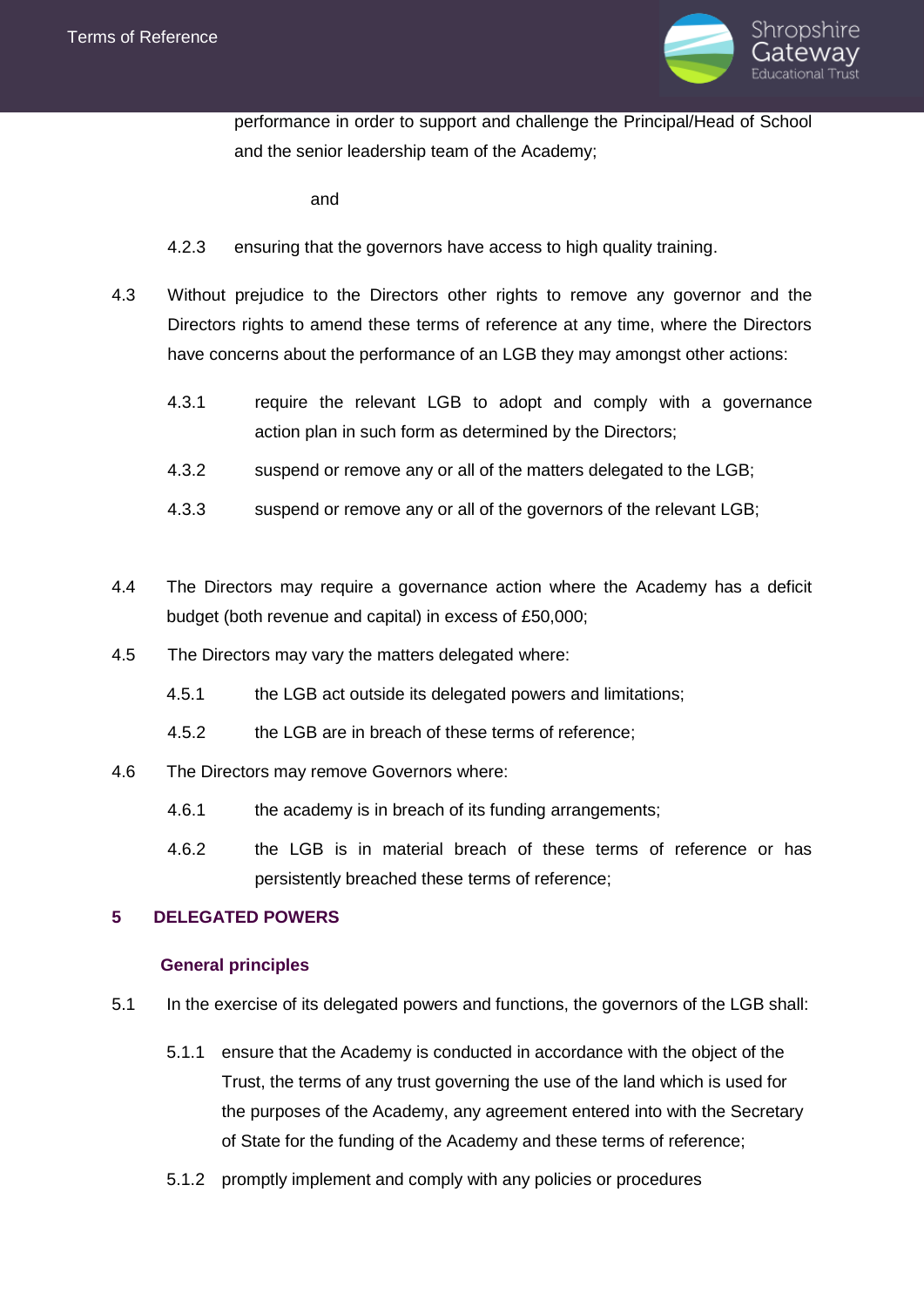

communicated to the LGB by the Directors from time to time;

- 5.1.3 review its own policies and practices on a regular basis, in view of any advice or recommendations made by the Directors;
- 5.1.4 work closely with the Directors and act with integrity, objectivity and honesty in the best interests of the Trust and the Academy;
- 5.1.5 be open about decisions and be prepared to justify those decisions;
- 5.1.6 keep confidential all information of a confidential nature obtained by them relating to the Academy and the Trust; and
- 5.1.7 adopt financial prudence in managing the financial affairs of the Trust in so far as these relate to the Academy and are delegated to them.
- 5.2 Each governor shall be required to take part in regular self-review and is accountable for meeting his own training and development needs based upon the overall training and development plan of the LGB. It is a governor's responsibility to consider if, and raise any concerns where, he feels that appropriate training and development is not being provided.
- 5.3 Governors shall be expected to report to the Trust against KPIs which have been set for the Academy and provide such data and information regarding the business of the Academy and the pupils attending the Academy as the Directors may require from time to time.

### **Levels of Delegation**

- 5.4 Appendix 1 to these terms of reference set out what powers are retained by the trust. Appendix 2 to these terms of reference set out what powers are delegated from the Directors to the LGB. For the avoidance of doubt, where a power is not expressly delegated to the LGB, it will be deemed to have been retained by the Trust regardless of whether it is specified in Appendix 1.
- 5.5 The Appendices may be reviewed by the Directors at any time but shall be reviewed at least annually. Directors reserve the right to remove or alter any delegation at any time, whilst having due regard to, but not being bound, by the views of the LGB.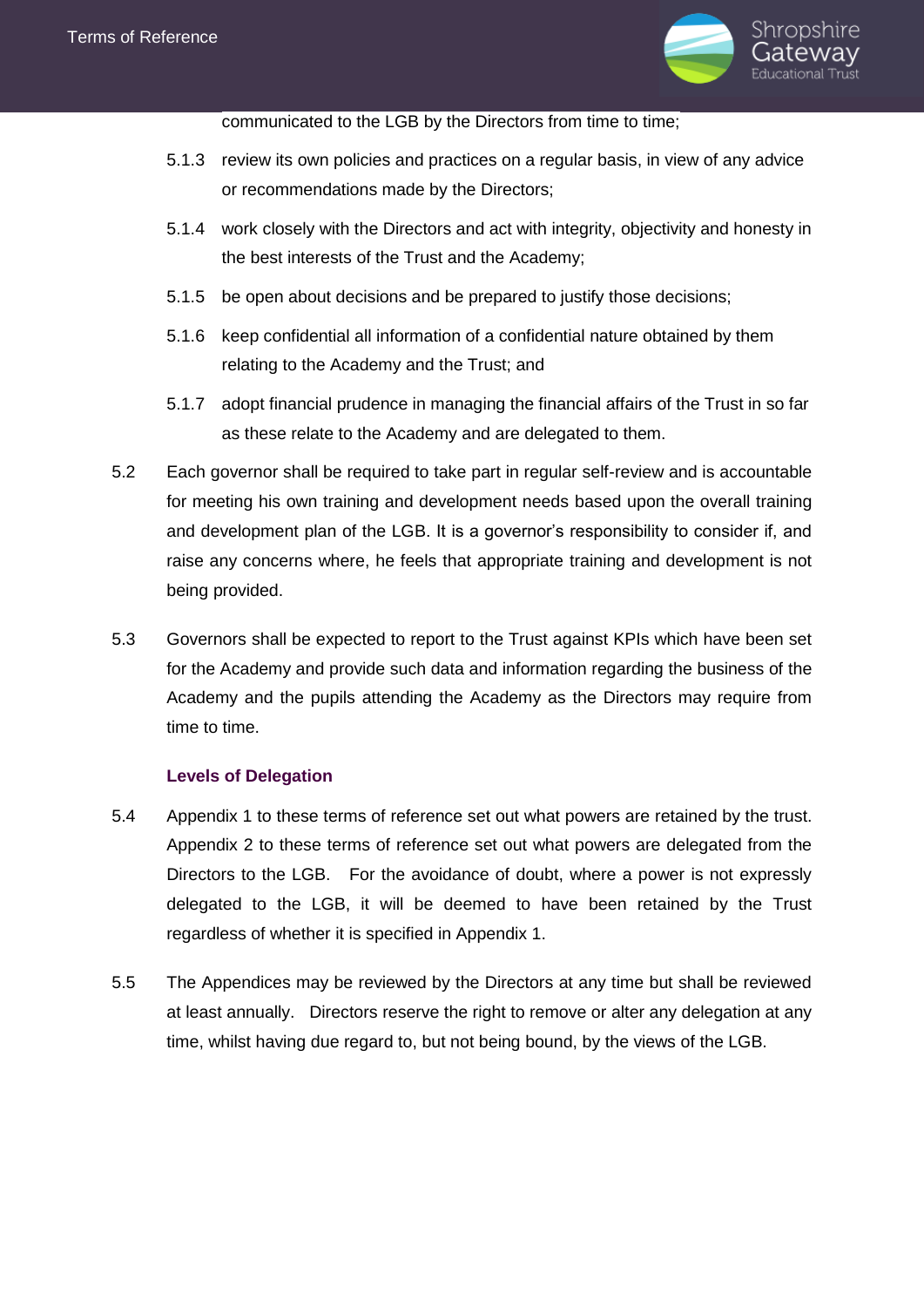

# Delegation to Headteacher or Head of School of the Academy

- 5.6 Subject to the responsibilities of the LGB and the policy statements of the Trust, the Headteacher or Head of School (as applicable) of the Academy shall be responsible to the LGB for:
	- a) implementing the agreed policies and procedures laid down by the Trust including the implementation of all statutory regulations;
	- b) advising the LGB on strategic direction, forward planning and quality assurance;
	- c) the leadership and management of the Academy;
	- d) advising the LGB (and/or the admissions committee, where applicable) on the admission of pupils;
	- e) managing the delegated budget and resources agreed by the Trust;
	- f) advising the LGB on the appointment of any Deputy, Vice or Assistant Headteacher or such other senior posts as the LGB may determine ;
	- g) the appointment of all other staff and(except to the extent directed otherwise by the Directors and/or the LGB), the salary grading, allocation of duties, appraisal and discipline of all staff;
	- h) the maintenance of good order and discipline by the pupils including their suspension and/or exclusion within the framework laid down by the LGB; and,
	- i) all such additional functions as may be assigned under the job description or contract of employment.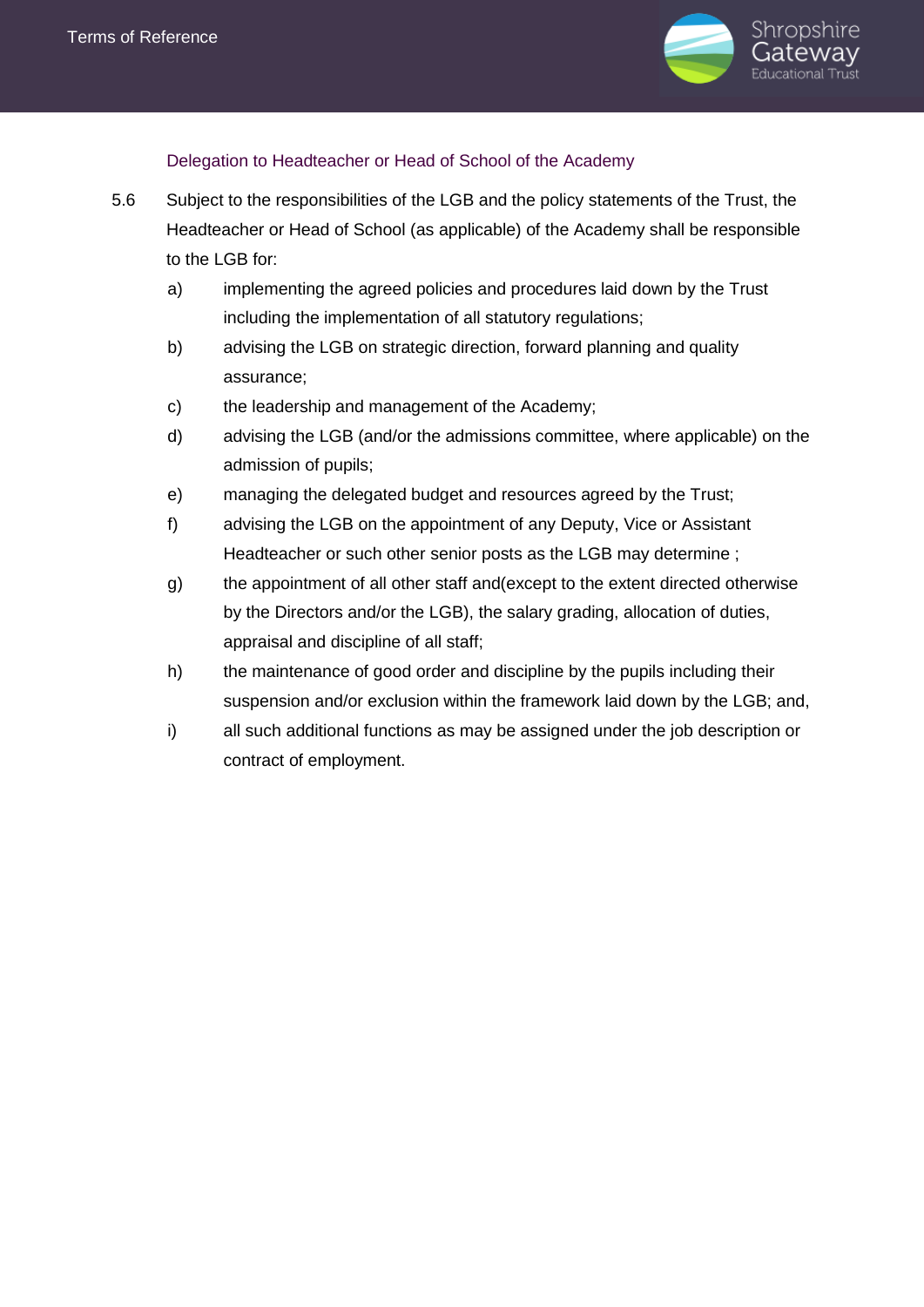

# **APPENDIX 1**

# **POWERS RETAINED BY THE TRUST**

# **Vision**

- Setting out the vision for the Trust and its application at both Trust and Academy levels
- Determination of the corporate planning and strategy for the Academy and the Trust (in consultation with the LGB)
- Work to determine corporate planning and strategy for the Academies

# **Compliance**

- Ensuring compliance with all statutory regulations and Acts of Parliament governing the operation of the Trust and its Academies, including, without limitation all charity and company laws and all health and safety regulations
- Ensuring compliance with the provision of the Articles and the Funding Agreements
- Ensuring compliance with the Academies Financial Handbook

### **Governance**

- Ensuring processes are in place for the appointment of Directors and governors of the Local Governing Body.
- Appointing the Clerk to the Local Governing Body (in consultation with the LGB).
- Monitoring the performance of the Local Governing Body.
- Power to withdraw delegated powers from the Local Governing Body and, if necessary, disband it.
- Assisting in the appointment of staff and parent governors where requested by the Local Governing Body.
- Holding the Headteacher and Academy leadership to account for the achievement, quality of teaching, behaviour and safety and leadership and management of the Academy.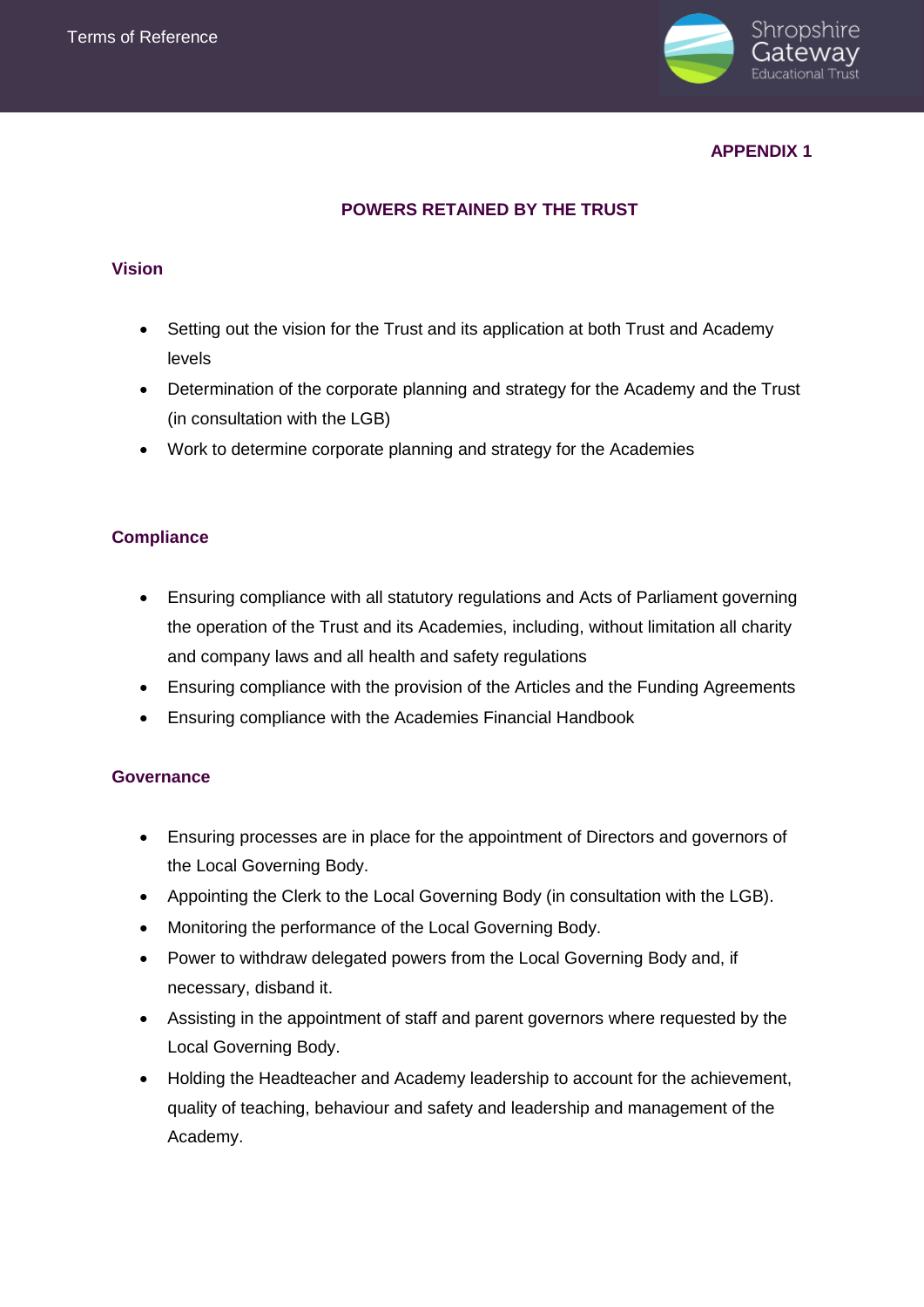

# **Policies**

- Setting HR policies and procedures (as legal employer of all staff), developing appropriate terms and conditions of service with each Academy, including the performance management policy and pay policy
- Setting and reviewing the curriculum and standards to be achieved by the Academies (in consultation with the LGB)
- Determining the admissions policy and arrangements for the Academy in accordance with admissions law and DfE codes of practice
- DBS policy as set out in the Academies Financial Handbook
- The development of a charging and remissions policy and a revenue generation policy for the Trust
- Setting other Trust wide policies such as health & safety, DBS, safeguarding etc.
- Ensure provision of free school meals to those pupils meeting the criteria
- Put in place other Academy specific policies and procedures as required

# **Educational Standards**

- Annual target setting for the Trust in general
- Determination of the educational targets of the Academy including, but without limitation, determination of the Academy's development plan (in consultation with the LGB)
- Considering and evaluating school performance against key performance indicators set up by the Trust (in consultation with the LGB)
- Oversight of performance, standards and outcomes on a Trust and individual Academy basis
- Putting in place support and intervention strategies for individual Academies
- Evaluate school performance against key performance indicators set by the Trust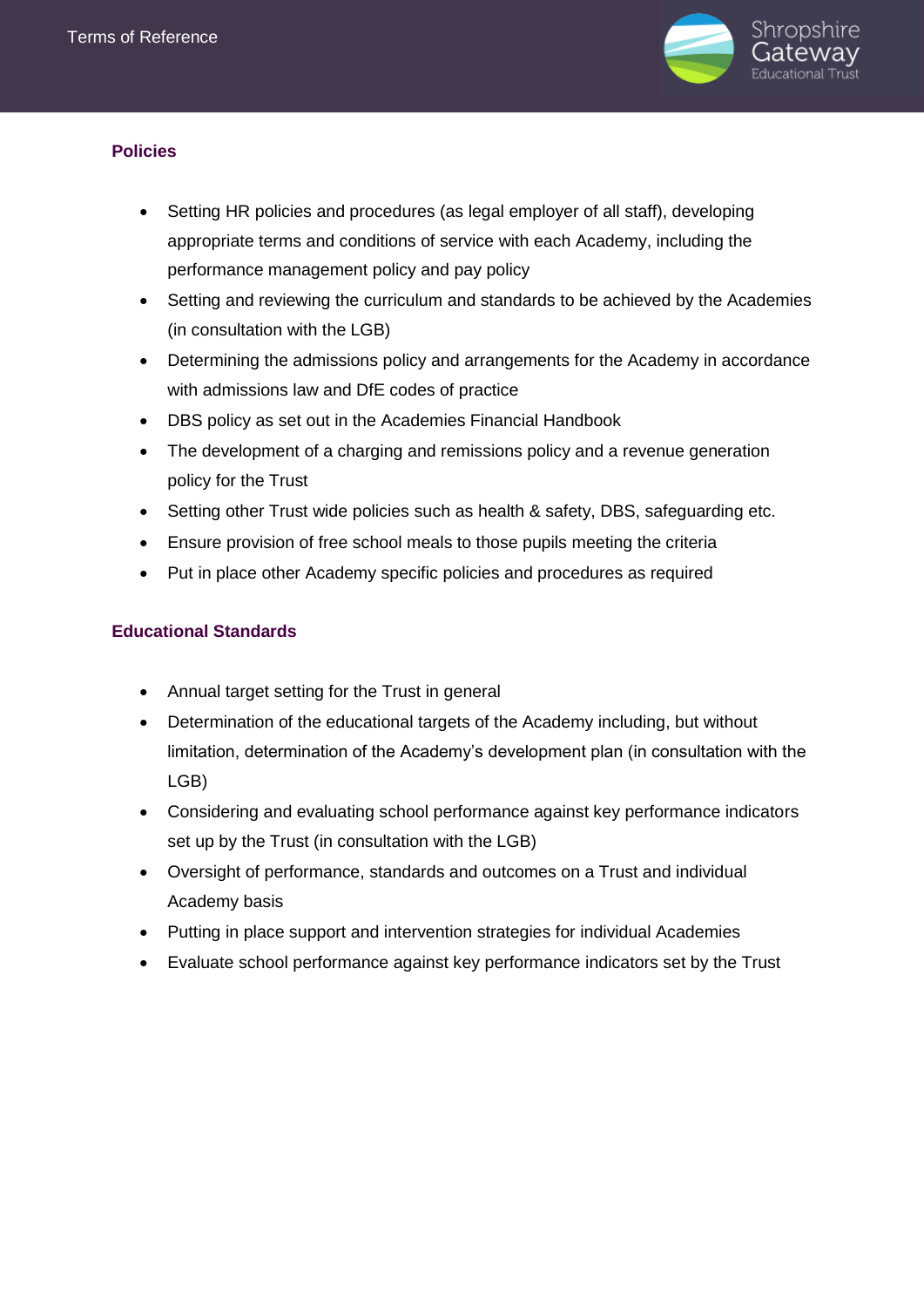

# **Appointment**

- Putting in place processes for:
	- o making appointments within the Trust's remit and
	- $\circ$  the LGB making appointments within its own remit
- Appointing the Executive Headteacher and Headteacher of Academies (in consultation with the LGB and with the DHET for Church Schools)
- Appointing Deputy Vice or Assistance Headteacher
- Appointment of cross-academy staff

# **HR and Performance Management**

- Put in place procedures for the proper professional and personal development of all staff (in consultation with the LGB)
- Responsibility for the performance management of the Executive Head Teacher
- Responsibility for the performance management and oversight of cross-academy staff
- Putting in place processes for (i) undertaking the performance management of staff within the Trust's remit and(ii) the LGB undertaking the performance management of staff within its own remit
- Considering whether any changes are required to staff terms and conditions

# **Financial**

- Establishing a funding model for use across the Trust and the Academies including developing an individual funding model for the Academy (in consultation with the LGB)
- Agreement of the Academy's annual budgets and determining the proportion of the overall Academy budget to be delegated to individual Academies (in consultation with the LGB)
- Determining any additional financial and reporting targets for the Academy
- Putting in place guidelines and establishing processes for the local maintenance of assets and appropriate registers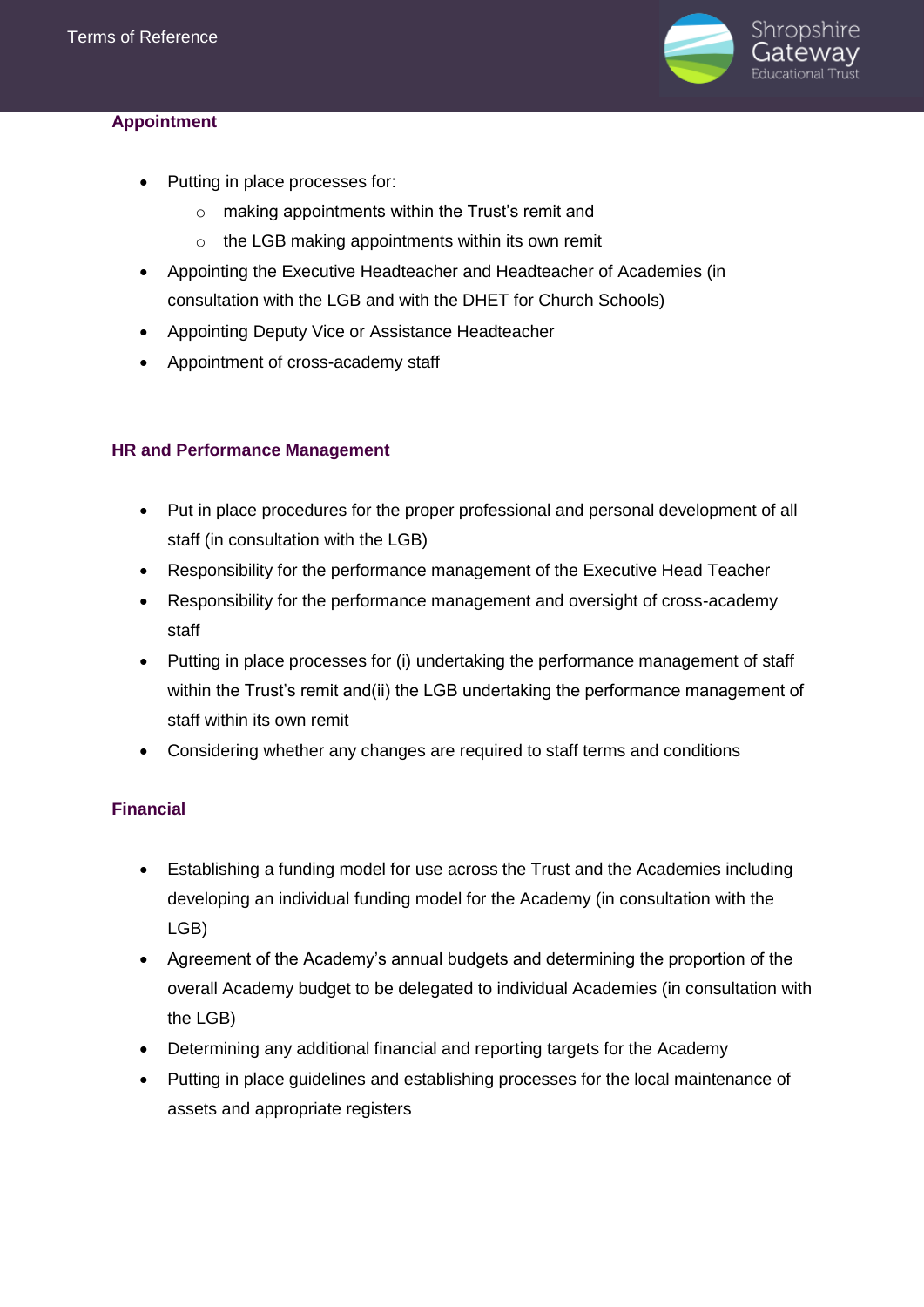

- Oversight of the finances of the Trust and the Academy, including, but without limitation, responsibility for compliance with the financial and accounting requirements detailed within the Funding Agreement
- Considering and evaluating performance against key performance indicators set by the Trust in relation to finances (in consultation with the LGB)
- Arrange for the auditing of Academy statements of accounts
- Managing a corporate risk register for the Trust
- Keeping proper accounts and proper records in relation to the accounts
- Preparing a statement of accounts in respect of each financial year of the Academy
- Observing prior levels of delegation and protocols
- Managing a risk register for the Academy

# **Assets and Premises**

- Developing an estate management strategy for the Academies that will identify the suitability of building and facilities in light of long term curriculum needs and the need for and availability of capital investment to meet their responsibility to ensure the buildings and facilities are maintained to a good standard
- Dispose or acquire land or interests in land to be used by the Academies
- Insuring the land and buildings used by the Academies

# **Services**

- Determination of procurement policies for the Trust, in conjunction with the Trust's Finance Director, from time to time
- Determination of the extent of the services provided to the Academy by the Trust and how the costs should be allocated (in consultation with the LGB)
- Oversight of the effectiveness of the delivery of centrally provided services and work with the Academy to determine the extent of the services provided to the Academy by the Trust and how the costs should be allocated
- Enter into contracts relating to the Academy

# **Media and PR**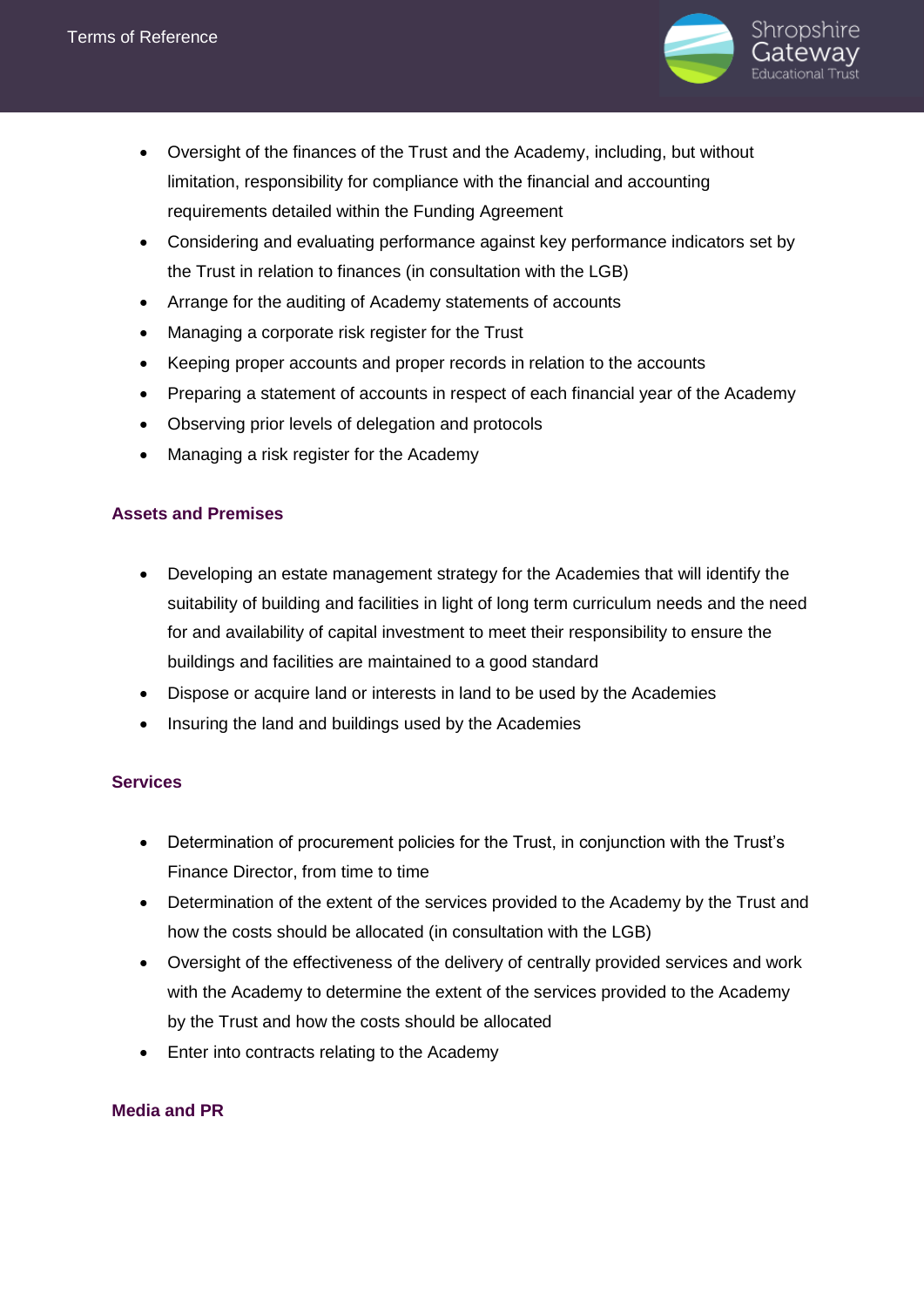

 Oversight of public relations activities to project the activities of the Trust and the Academies to the wider community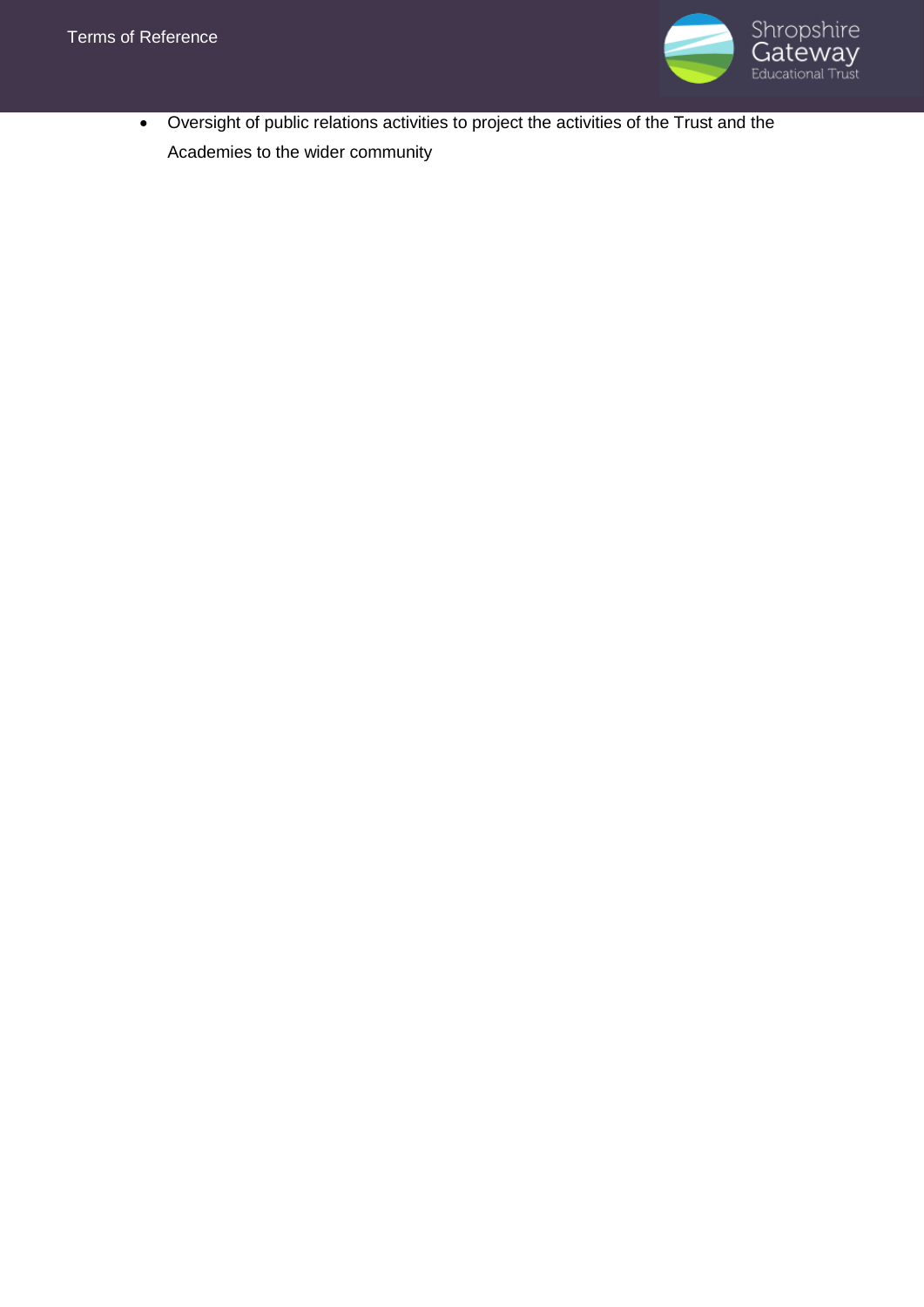

# **APPENDIX 2**

### **POWERS DELEGATED TO THE LOCAL GOVERNING BODY**

#### **Vision**

• To carry forward the Trust's vision, in a way appropriate to the specific qualities and community characteristics of the Academy

### **Compliance**

- Implementation of actions required to comply with all statutory regulations
- Assist the Directors in complying with the provisions of the Funding Agreements where requested

### **Governance**

Oversight of the Academy's activities

### **Policies**

- To comply with and adhere to the terms of any Trust protocol or any guidance issued by the Trust from time to time
- To regularly review the school's policies through the sub committees of the LGB and ensure that they are regularly updated
- Implementation of all policies prepared and approved by the Trust

### **Link Governors**

 To ensure that link governors regularly meet with their designated department heads and report back to the LGB any concerns or issues raised following those meetings

### **Appointment**

- Approving the appointment of any senior appointments at the Academy
- Appointment of other school staff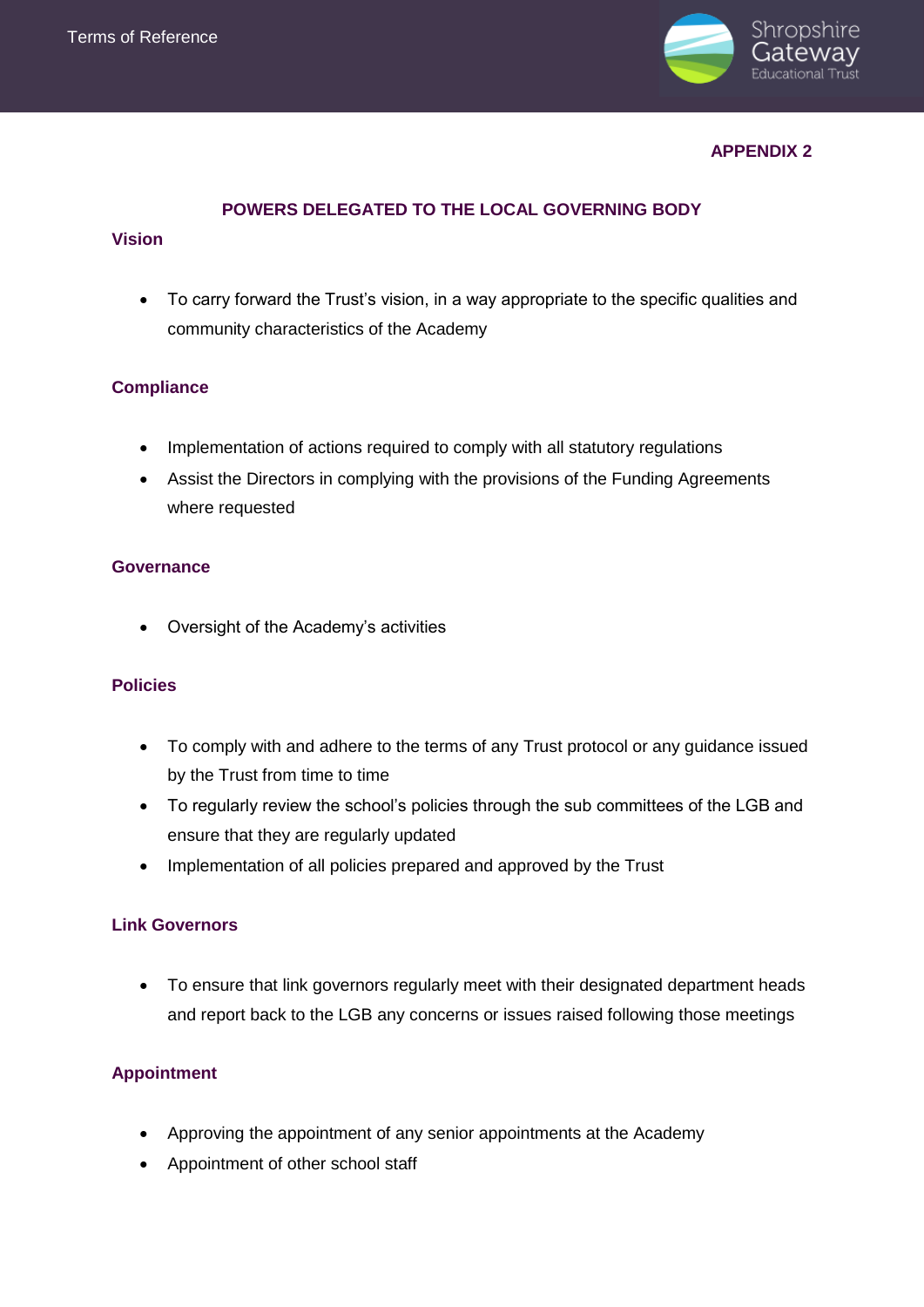

# **HR and Performance Management**

- Monitoring local HR activity and policy, including the process for local performance reviews for members of staff and in particular ensuring that it is within the parameters for the particular Academy from time to time established by the Trustees
- Responsibility for the performance management of the Headteacher of the Academy
- Manage any claims and disputes of all staff, including matters of suspension

### **Finances**

- Regularly monitoring and reviewing the Academy's cash flow and expenditure in accordance with policies determined by the Directors
- Inform the Trust of any need for significant unplanned expenditure and work with the Trust to explore options for identifying available funding
- Ensuring compliance with the overall financial plan for the Academy

# **Assets and Premises**

- Ensure the safety of the users of the Academy buildings and facilities
- Notify the Trust of any changes to fixed assets used by the Academy

### **Services**

- Implementation of Trust's procurement policies insofar as they impact on the Academy
- Seeking value for money and being able to demonstrate that value for money has been achieved

### **Media and PR**

 Support the Trust and the Academy in relation to any public relations activities to project the activities of the Trust and the Academies to the wider community

### **Curriculum**

Supporting the development of the curriculum for the Academy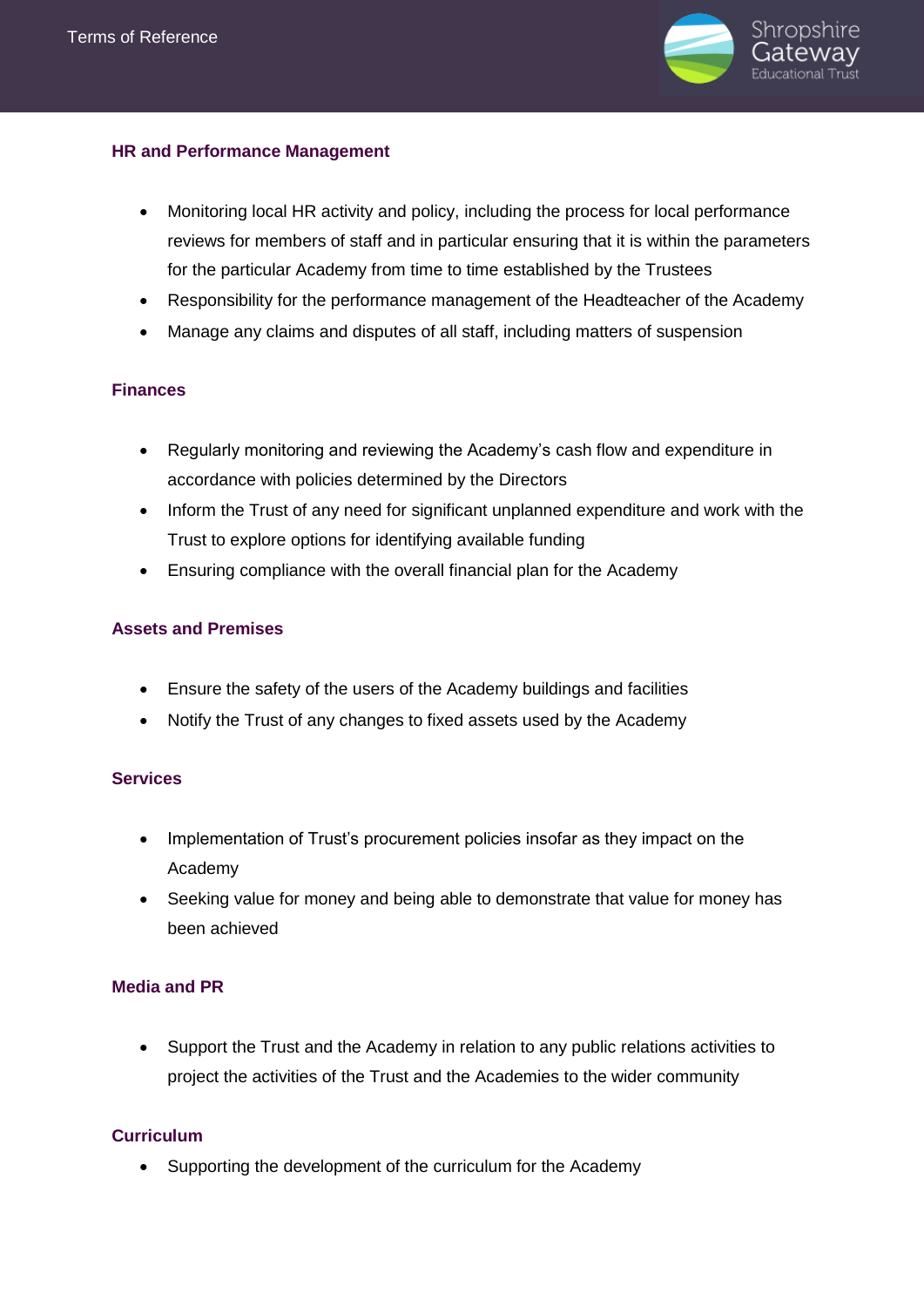

### **APPENDIX 3**

# **ADDITIONAL CLAUSES RELATING TO CHURCH SCHOOLS**

2.3.5 At least 25% of the Governing Body shall be Foundation Governors. If maximum numbers are appointed above this shall be 3

### **Foundation Governors**

- 2.12 Foundation Governors of the LGB shall be appointed by the Diocese of Hereford (DHET) in consultation with the Chair and Head of the LGB.
- 2.14 A person serving on the LGB shall cease to hold office if:
	- a) as, a Foundation Governor, their term of office is terminated by the Diocese of Hereford (DHET) as the 'appointing body'.
- 3.12 The clerk to the LGB shall ensure that a copy of the agenda for every meeting of the governors, the draft minutes of every such meeting (if they have been approved by the Chair of that meeting), the signed minutes of every such meeting and any report, document or other paper considered at any such meeting are, as soon as is reasonably practicable, made available to the Board of Directors of the Trust, the Staff of the Academy and the DHET.
- 3.2.4 uphold the Christian Ethos of the school
- 4.3 Without prejudice to the Directors other rights to remove any governor (save the Foundation which the Directors may request to the DHET) and the Directors rights to amend these terms of reference at any time, where the Directors have concerns about the performance of an LGB they may amongst other actions:
	- 4.3.1 require the relevant LGB to adopt and comply with a governance action plan in such form as determined by the Directors;
	- 4.3.2 suspend or remove any or all of the matters delegated to the LGB;